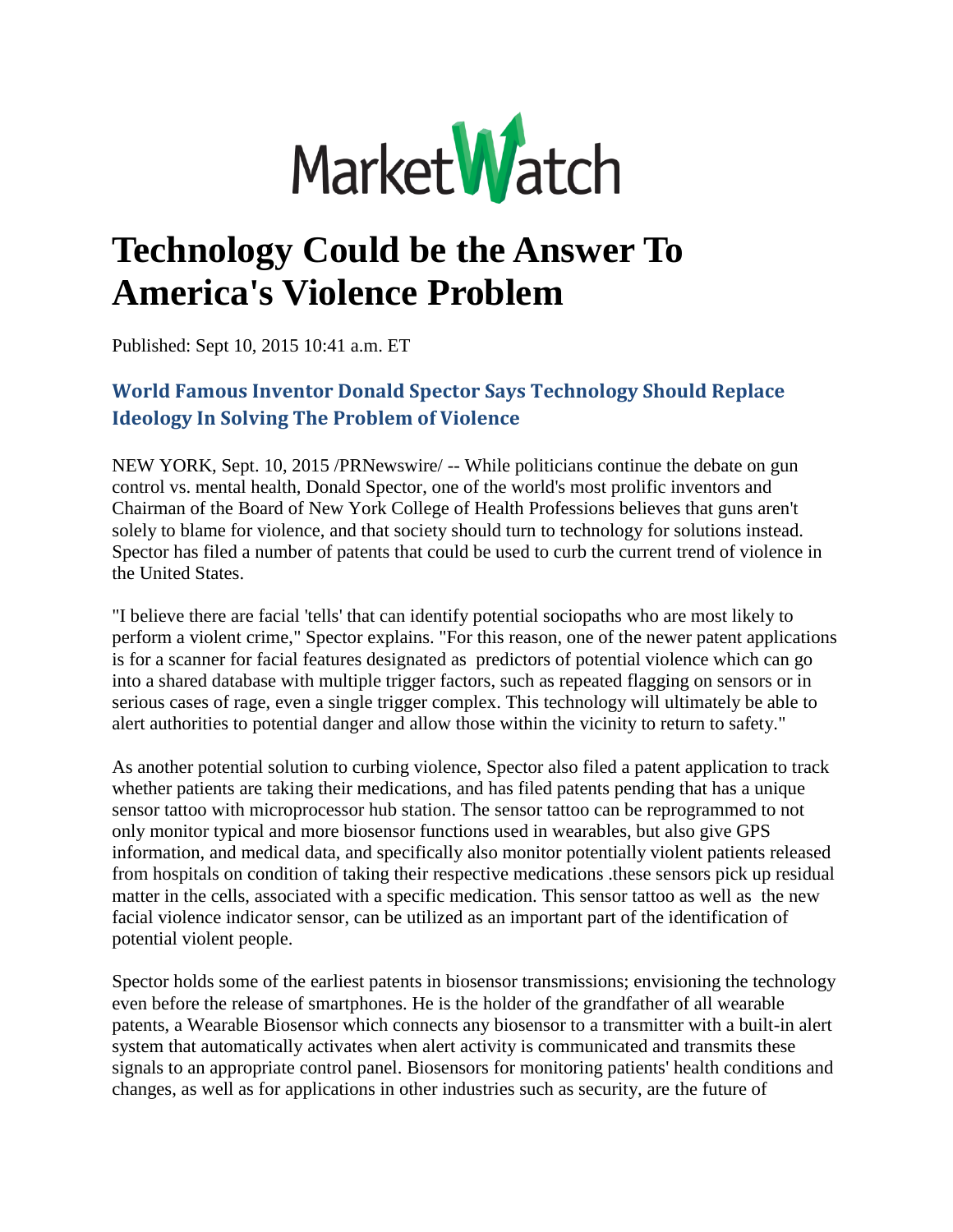healthcare. Long-distance communication to smartphones or other monitoring devices of critical changes in the human body enables real-time reaction and life-saving responses.

Spector has contributed these, and many more of his patents, to New York College under its Intellectual Property (IP) policy. New York College is a nonprofit accredited College offering undergraduate and graduate degrees. Lisa Pamintuan, President of New York College says that "Spector's contributions made under the College's IP policy, have cultivated a world class patent portfolio for the college. In several instances, Spector's patents have opened up several billion dollar industries. For example, he opened up the field of hydraulics and exercise equipment with Bruce Jenner Exerciser, the MuscleWorker, and the Musclemaster .He is also responsible for the first hyperbaric chamber for increased seed growth, the first location based advertising patents – which was the basis of one of the first super apps as well as hundreds of consumer products, technologies in medicine, communications, and computer technologies –, the first major electronic fragrancer, and hundreds of other consumer products. Bristol-Myers Squibb, previously the Squibb Corporation, set up a separate division for Spector's products."

Some of Spector's achievements include developing 3D printing for orthopedic inserts and UV LEDs that disrupt the DNA structure of contagions in vents, for cars, planes, and housing. Spector holds several hundred US patents and several thousand US, foreign applications as well as trademarks and designs.

As an inventor and a futurist, Spector believes that science and scientists should have a greater role in solving political and military problems instead of politicians, military leaders, and insurance companies, using only a short term profit motive instead of an altruistic long term capitalistic, models for solving world issues. Spector advocates that while companies should use capitalistic models, in great societies this should never replace innovative technologies that can help solve world problems, especially if they are less expensive and do a better job. Any technology that can help solve societal issues should never be shelved because they challenge money making industries. That process, which is often followed in medicine, is a distortion of values which should always first benefit society.

"Cameras and scanners, which are used everywhere, can be enhanced to support preventative crime," says Spector. "Harnessing this technology could ultimately save money and heartache, in the same way that preventative medicine can lower the cost of medical care and prevent deadly disease. This is a potentially more cost-effective solution to government intervention after the fact."

## **About New York College of Health Professions**

Chartered by the New York State Board of Regents, New York College of Health Professions, a not-for-profit institution located in Syosset, Long Island, with additional sites in New York City, offers institutionally accredited undergraduate and graduate-level degree programs in Massage Therapy, Acupuncture, Oriental Medicine and Herbal Medicine, and Certificate programs in Holistic Nursing for Registered Nurses and The Science of Self Improvement. New York College maintains a 30-acre modern medical facility in Luo Yang, The People's Republic of China. The College has grown remarkably in the past several years and will continue to develop